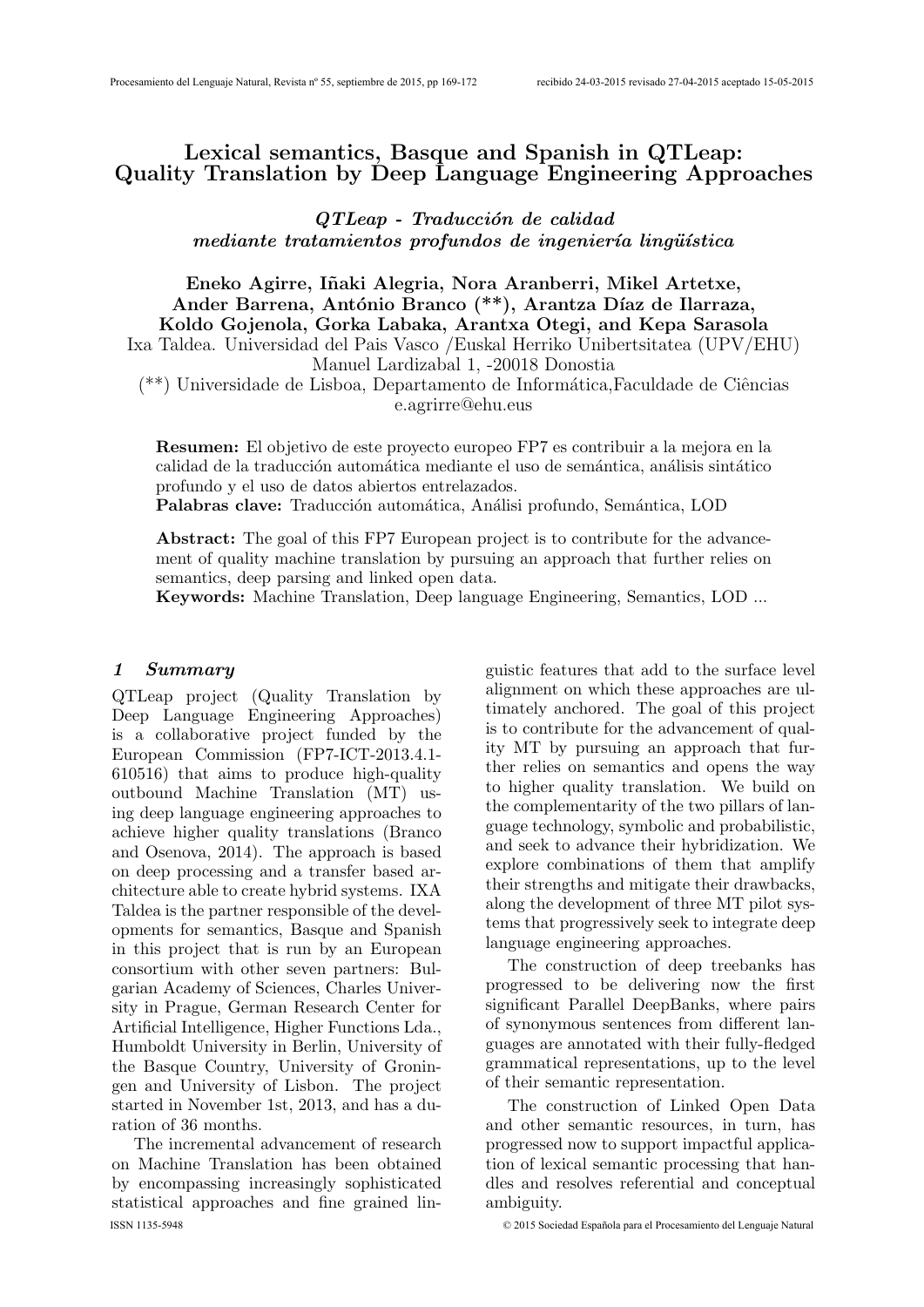These cutting edge advances permit for the cross-lingual alignment supporting translation to be established at the level of deeper semantic representation. The deeper the level the less language-specific differences remain among source and target sentences and new chances of success become available for the statistically based transduction.

English is the common language for the MT systems to be built in the project, being as target or source for each one of the other 7 languages in the project: Basque, Bulgarian, Czech, Dutch, German, Portuguese and Spanish.

## 2 Architecture:TectoMT

All the partners use a MT transfer-based architecture, being TectoMT the architecture used for almost all the language pairs (Czech, Spanish, Portuguese, Basque, and Bulgarian). TectoMT is a highly modular, structural MT system implemented within the Treex NLP framework that allows for fast and efficient development of machine translation by exploiting a wide range of software modules already integrated in TectoMT, such as tools for sentence segmentation, tokenization, morphological analysis, POS tagging, shallow and deep syn- tax parsing, named entity recognition, anaphora resolution, tree-totree translation, natural language generation, word-level alignment of parallel corpora, and transfer based on deep syntactic (tectogrammatical) layer (Zeman et al., 2014). The tectogrammatical layer is based on the Prague Dependency Treebank. Figure 1 shows the architecture of the TectoMT system.

## 3 Deep Language Analysis for Spanish and Basque

Deep Language Analysis for Spanish and Basque will be implemented in our group via Ixa-pipes (Agerri, Bermudez, and Rigau, 2014). IXA-pipes is a modular set of Natural Language Processing tools (or pipes) which provide easy access to NLP technology for several languages. It offers robust and efficient linguistic annotation to both researchers and non-NLP experts with the aim of lowering the barriers of using NLP technology either for research purposes or for small industrial developers and SMEs. The ixapipes tools can be used or exploit its modularity to pick and change different components (Morpholgy, POS tagger, Chunker,

Coreference, Named Entities Recognizer...). The tools are developed by the IXA NLP Group of the University of the Basque Country.

## 4 Semantic ways for MT improving

The overall goal of the work package on lexical semantics lead by Ixa Taldea is to enhance MT with advanced crosslingual methods for the resolution of referential and lexical ambiguity by pursuing the following objectives:

- to provide for the assembling and curation of the data sets and processing tools available to support the resolution of referential and lexical ambiguity,
- to leverage the resolution of referential and lexical ambiguity by means of advanced crosslingual named entity and word sense resolution methods,
- to proceed with the intrinsic evaluation of the solutions found in the previous task,
- to contribute for high quality machine translation by using semantic linking and resolving.

# 5 Real user scenario

QTLeap project successfully achieved the first year milestone last November related with the identification of a real user scenario that will show the suitability to use machine translation ('Leveraging practical multilingual helpdesk services with machine translation'). Namely in an IT helpdesk service provided by HF, Higher Functions - Intelligent Information Systems Ltd, a Portuguese SME, which is a partner of the consortium.

With this service, if a user of an IT device or service needs to solve a problem, he/she can ask a question for help through a chat channel. If there is already a similar question in the database, the associated response is immediately delivered to the user. This process helps to minimize the human operation, which becomes needed only in those cases when there is no similar question-answer pair already available in the database. The application of the machine translation system extends this support service by allowing the use of the seven languages in the project to ask a question to the helpdesk service. The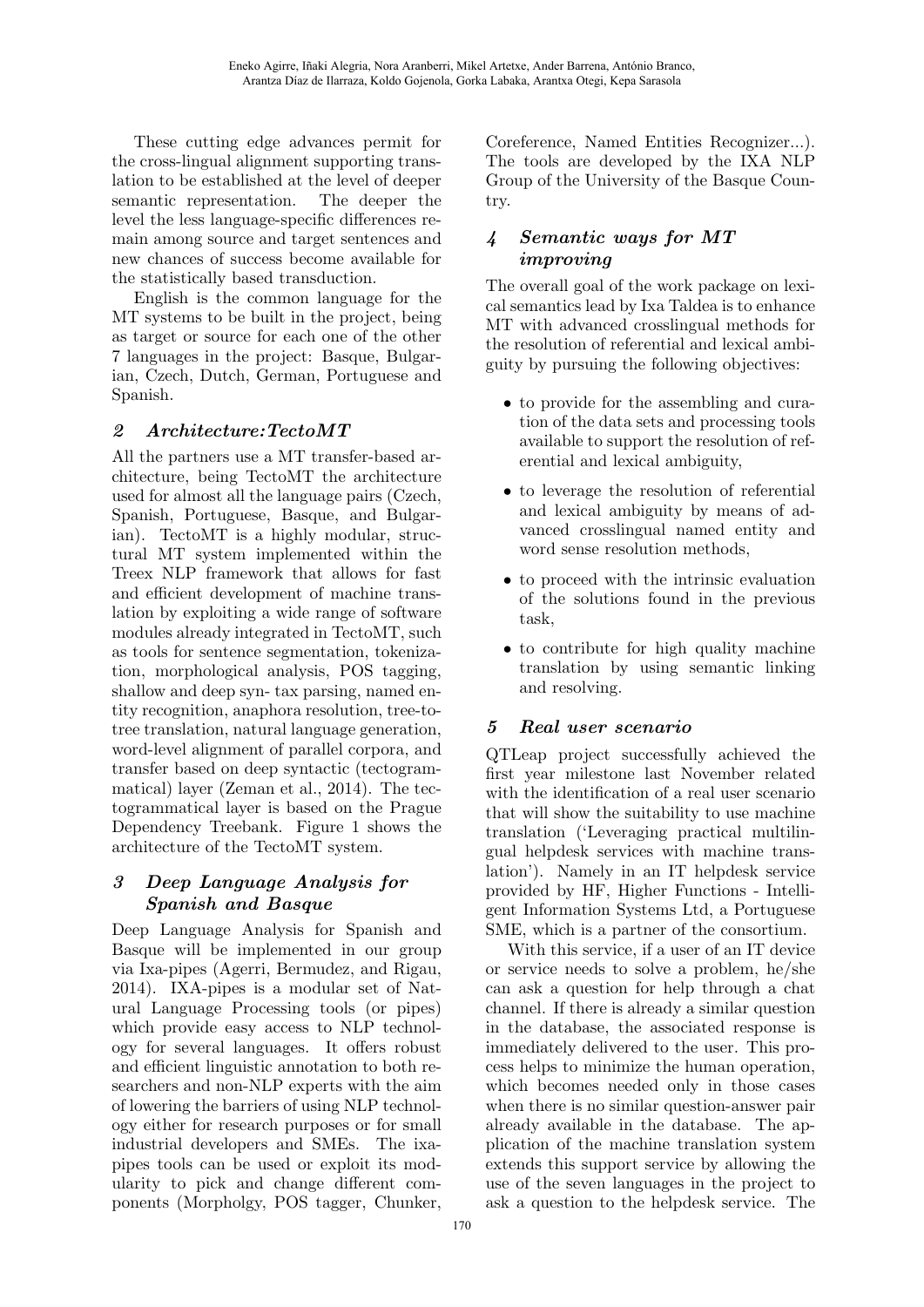

Figure 1: TectoMT architecture (Popel, 2014)

users can ask a question in their own languages, which is translated into the language of the questions and answers that are stored in the database. With the retrieved answer also translated back to the language of the original question, the helpdesk thus returns the response in the language of the user. Examples of the questions the user could ask are the following:

- Tengo un iPad. ¿Cómo abro una nueva pestana en Safari?
- ¿Cómo se qué versión de Photoshop tengo?
- En YouTube, ¿cómo puedo buscar vídeos en HD?
- ¿Qué es una IP estática?
- $\bullet$  He instalado Linux.  $\delta$ Cómo puedo listar los archivos en una carpeta?
- Ich habe ein iPad. Wie kann ich in Safari einen neuen Tab öffnen?
- Wie kann ich auf YouTube nach Videos in HD suchen?
- Wie kann ich erfahren, welche Photoshop Version ich habe?
- Was ist ein statisches IP?
- Ich habe Linux installiert. Wie kann ich die Liste der Dateien in einem Ordner erstellen?
- iPad bat dut. Nola ireki dezaket Safari fitxa berri batean?
- Nola jakin dezaket Photoshop-en zein bertsio dudan?
- YouTube-n, nola bila ditzaket HD bideoak?
- Zer da IP estatiko bat?
- Linux instalatu dut. Nola zerrenda ditzaket fitxategiak karpeta batean?

Figure 2 shows an example of the work done by the initial translators for Spanish. Although the answer given to the user is not being to be perfect, it uses to be suitable enough to resolve the question. The evaluation of this helpdesk service expanded with